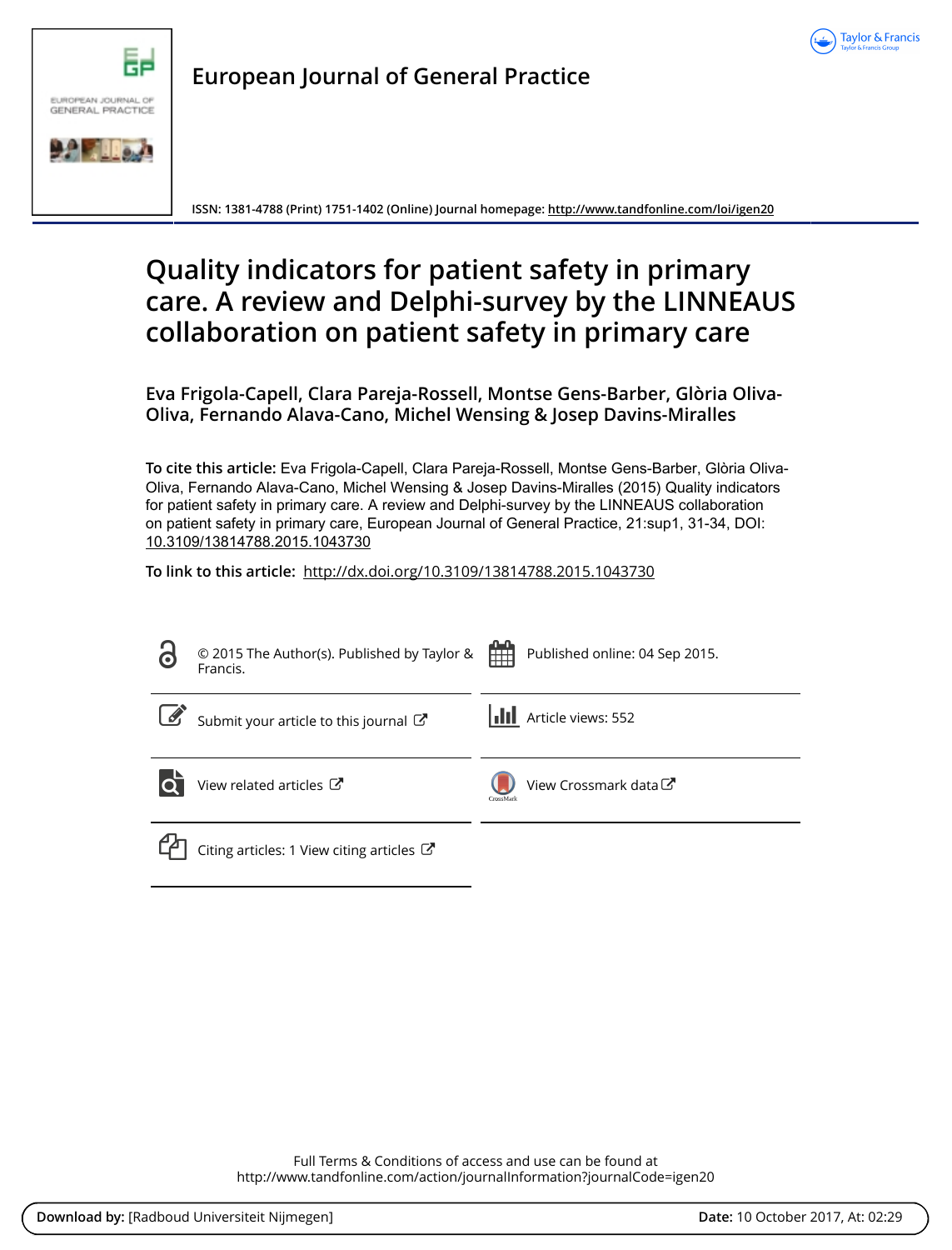

# **Background Paper**

# **Quality indicators for patient safety in primary care. A review and Delphi-survey by the LINNEAUS collaboration on patient safety in primary care**

*Eva Frigola-Capell<sup>1-6</sup>, Clara Pareja-Rossell<sup>7</sup>, Montse Gens-Barber<sup>7</sup>, Glòria Oliva-Oliva<sup>1</sup>, Fernando Alava-Cano* 1 *, Michel Wensing* 6 *& Josep Davins-Miralles* <sup>1</sup>

<sup>1</sup>Ministry of Health of the Government of Catalonia, Subdirectorate-General for Health Services, Barcelona, Spain, <sup>2</sup>Primary Healthcare University Research Institute IDIAP Jordi Gol, Barcelona, Spain, <sup>3</sup>Avedis Donabedian Research Institute, Barcelona, Spain, <sup>4</sup>Universitat Autonoma de Barcelona, Barcelona, Spain, <sup>5</sup>Red de Investigación en Servicios de Salud en Enfermedades Crónicas (REDISSEC), Barcelona, Spain, <sup>6</sup>Radboud University Nijmegen Medical Centre, Scientific Institute for Quality of Healthcare, Nijmegen, The Netherlands, <sup>7</sup> Catalan Institute of Health, Barcelona, Spain

#### KEY MESSAGE:

- The LINNEAUS collaboration identified key areas for patient safety indicators, mainly suggesting specific clinical processes and some organizational aspects.
- · The suggested framework of quality indicators for patient safety can be used for developing a mechanism to assess standards in relation to patient safety.

#### ABSTRACT

Background: Quality indicators are measured aspects of healthcare, reflecting the performance of a healthcare provider or healthcare system. They have a crucial role in programmes to assess and improve healthcare. Many performance measures for primary care have been developed. Only the Catalan model for patient safety in primary care identifies key domains of patient safety in primary care.

 **Objective:** To present an international framework for patient safety indicators in primary care.

 **Methods:** Literature review and online Delphi-survey, starting from the Catalan model.

Results: A set of 30 topics is presented, identified by an international panel and organized according to the Catalan model for patient safety in primary care. Most topic areas referred to specific clinical processes; additional topics were leadership, people management, partnership and resources.

**Conclusion**: The framework can be used to organize indicator development and guide further work in the field.

**Keywords: Patient safety, quality indicators, primary care, LINNEAUS collaboration** 

#### INTRODUCTION

 Quality indicators are measured aspects of healthcare, which reflect the performance of a healthcare provider or healthcare system (1). Indicators have a crucial role in programmes to assess and improve healthcare, for instance educational feedback, accreditation and certification, contracts and financial incentives, and public reporting. In this article, we focus on indicators of patient safety in primary care. We report on an exploration of topics for patient safety indicators in primary care, using an existing quality management framework (2).

#### *Patient safety indicators*

 Patient safety indicators (PSI) are measures that intend to identify, monitor and evaluate unintended events or

Correspondence: Eva Frigola-Capell, Subdirectorate-General for Health Services. Ministry of Health of the Government of Catalonia, C/Provenca 293, pral. 08037, Barcelona, Spain. E-mail: eva.frigola@gmail.com; fad@fadq.org

 *<sup>(</sup>Received 15 July 2013 ; revised 2 February 2015 ; accepted 10 March 2015 )* 

DOI: 10.3109/13814788.2015.1043730 ISSN 1381-4788 print/ISSN 1751-1402 online © 2015 The Author(s). Published by Taylor & Francis. This is an Open Access article distributed under the terms of the Creative Commons Attribution License (http://creativecommons.org/Licenses/by/4.0/), which permits unrestricted use, distribution, and reproduction in any medium, provided the original work is properly cited.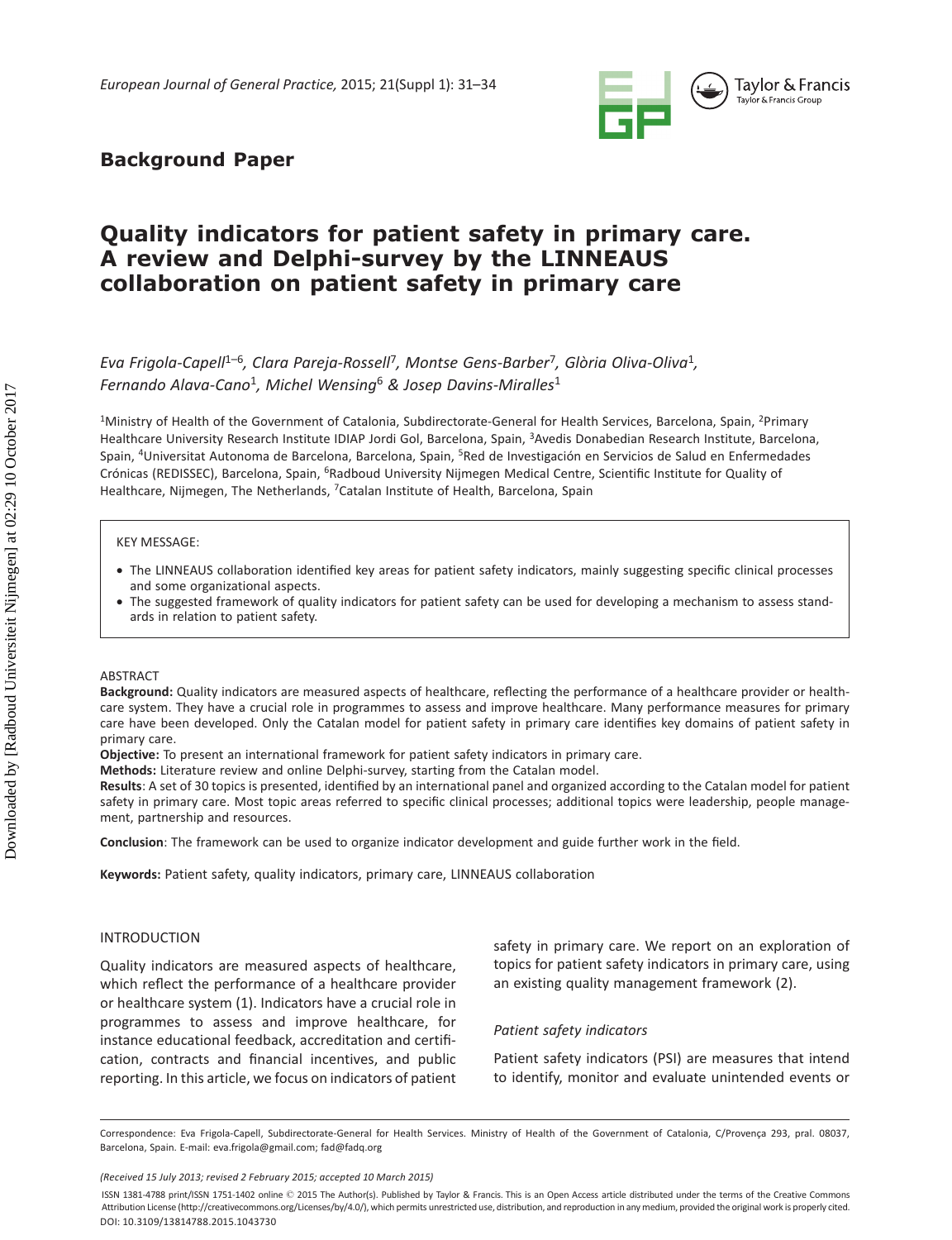hazardous conditions in healthcare delivery, (rather than events that are related to the patient's disease), which led or could have led to unintended health consequences for the patient (3,4). Examples of patient safety indicators are availability of a resuscitation trolley, yearly number of cases of undiagnosed ischaemic chest pain, and percentage of patients with non-steroidal anti-inflammatory drugs (NSAID) prescription but no gastroprotective medication. Depending on the framework used, PSIs may be designed to detect events or phenomena that imply preventable risk for patient safety and, therefore, trigger further analysis and investigation; they may also reflect clinical adverse outcomes, which are considered preventable; and finally, they may reflect clinical or organizational aspects (staff, equipment, treatment, investigations, communication, etc.) which relate to patient safety (5). Like all quality indicators, PSIs need to meet a range of requirements, including content validity, feasibility, reliability and discriminative power (3).

 PSIs can be formulated as rate-based indicators or sentinel indicators. Rate-based indicators use data about events that are expected to occur with some frequency. These can be expressed as proportions or rates in a way that the numerator (event or harm) and the denominator (population at risk) should be clearly defined within a given period. Sentinel indicators refer to major adverse events, so typically just one case in an observation period indicates a risk for patient safety (6). Several methods exist to collect data for PSIs such as auditing samples of patient records, reporting by healthcare providers or interviews and surveys of patients. There is no evidence to suggest that any of these methods are superior for measuring patient safety in primary care; in fact, the different method seems to complement each other (7).

#### *Quality frameworks*

 In many European countries, indicators or measures for professional performance of primary care providers and the organization of general practice have been developed. Some of these tools were based on hospital-based quality frameworks, such as the International Organization for Standardization (ISO) approach, healthcare-specific accreditation (such as the Joint Commission on Accreditation of Health Care Organizations — JCAHO from the USA) and the European Foundation for Quality Management (EFQM) approach (8). Other tools have been originally developed for primary care, such as the European Practice Assessment tool and the Dutch Practice Accreditation Scheme (9,10).

#### *The Catalan model for patient safety in primary care*

None of these have been specifically designed to identify key domains of patient safety in primary care, with the exception of the Catalan model for patient safety for

primary care developed by the Ministry of Health of the Government of Catalonia (Spain) (Box 1). The Catalan model is based on the Joint Commission International and the European Foundation for Quality Management (EFQM) accreditation models. Briefly, it includes 207 patient safety indicators and a subgroup of 33 that are considered indispensable or *sine qua non* (11). It has been developed using a modified Delphi procedure (two rounds and a plenary session) involving patient safety experts, scientific societies and further validation in 40 primary care centres in Catalonia.

 In this paper, we report on an exploration of topics for patient safety indicators in primary care, using an existing quality management framework (2).

#### METHODS

#### *Literature review*

 We reviewed the literature using the Catalan model as starting point and then using consensus development, to identify the PSI domains that would be relevant in a European context. Our search strategy included searches in Medline, free searches over the Internet and the grey literature. We included a range of descriptive studies, a systematic review, reviews and reports from government websites from the UK, Australia, Canada, the United States and Spain; key international organizations such as the World Health Organization, Organization for Economic Cooperation and Development, Council of Europe and Commonwealth Fund International and international projects funded by the European Commission.

 The Catalan model was the underpinning quality framework, which we used to structure patient safety indicators into domains, which were modified according to the outputs of the literature review. Subsequently, the LINNEAUS Euro-PC research team identified those

Box 1. The Catalan model for patient safety.

- Patient safety indicators in the Catalan model were constructed according to nine domains:
- 1. Leadership (on patient safety in a primary care practice).
- 2. Policy and strategy (as an action plan orientated towards achievement of a patient safety strategy).
- 3. People (professionals) management (as the ability of a primary care practice to harness the knowledge and the potential of its entire workforce).
- Planning and management of:
- 4. external partnerships and internal resources;
- 5. clinical processes; and
- results, at the level of
- 6. customers;
- 7. professionals; 8. society;
- 
- 9. Key results (which evaluate the achievement of milestones in relation to projected targets).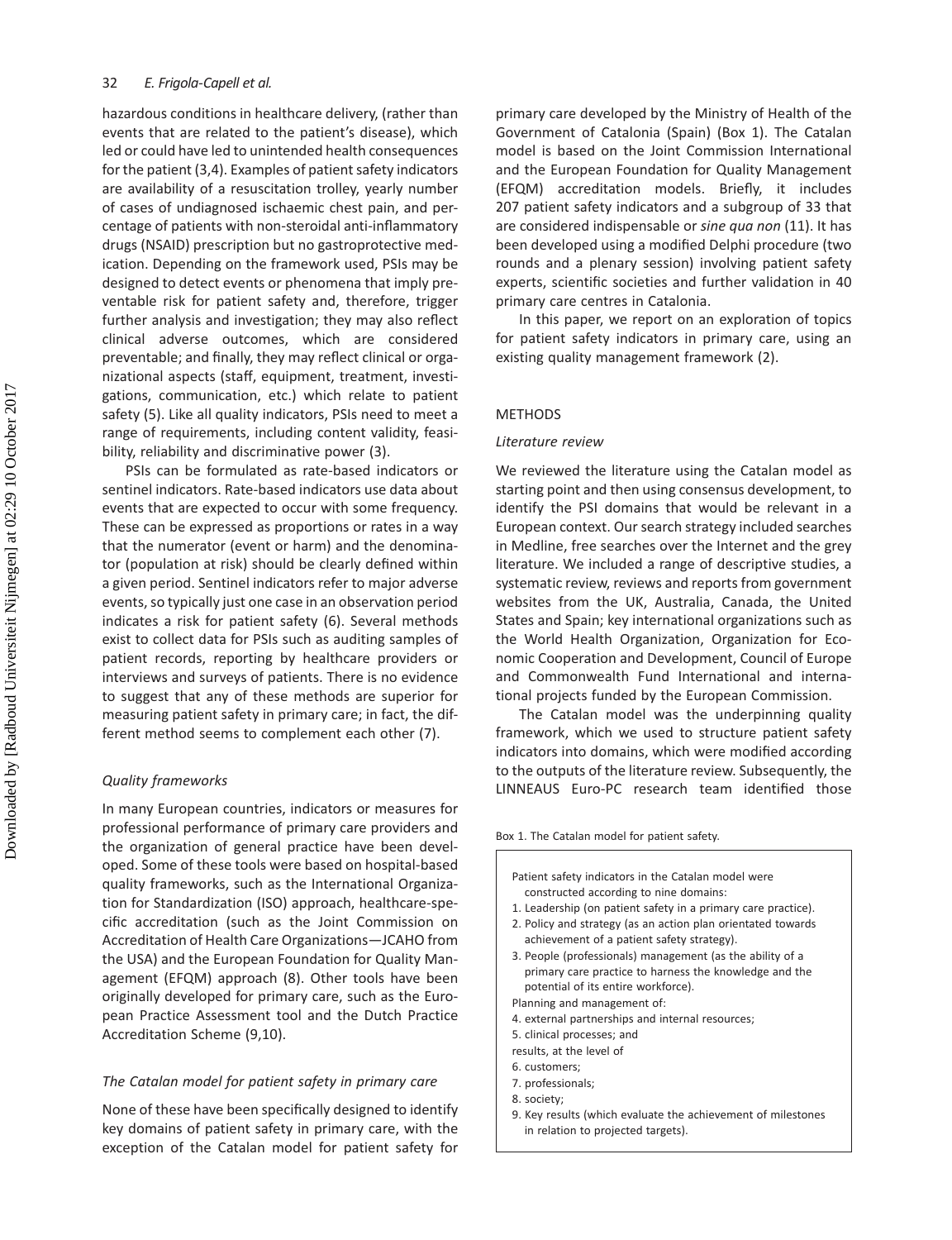### *Online Delphi-survey*

 The resulting list of 44 domains was sent out for consultation to an international panel of experts in a two-round online-modified Delphi survey. Panellists were identified and invited to take part by the LINNEAUS Euro-PC project partners in each country. Nineteen experts with a range of backgrounds (family physicians, academics, management, and health policy advisors) from the UK, Austria, Poland, Greece, Netherlands, Spain and Germany comprised our international panellists. For each domain, participants were asked to rate the relevance and availability of the indicator.

# RESULTS

 We found an average agreement of over 80% (min. 75%, max. 100%) in most of the resulting 29 relevant areas for patient safety indicators in primary care identified (Table 1).

## *Topics for patient safety indicators*

 Table 1 presents the four domains for which topics of indicators were specified: leadership, people management, partnerships and resources, and clinical processes. The descriptors of the four domains are as follows:

*Leadership.* Primary care practices require a culture of quality and safety and leadership is a key factor in promoting this. Many primary care practices have distributed leadership, implying that the leadership is shared by several individuals.

*People management.* The primary care practice ensures that the professionals in the practice have up-to-date knowledge and skills. They also promote the individual well-being of health professionals to avoid burnout and other behaviours, which may put patient safety at risk.

Table 1. Twenty-nine relevant domains for patient safety indicators in primary care.

| Leadership                        |                                                                                                                                |
|-----------------------------------|--------------------------------------------------------------------------------------------------------------------------------|
| 1                                 | Working towards a culture of quality and safety                                                                                |
| People management                 |                                                                                                                                |
| 2                                 | The Health Centre has a training plan for its staff's continuing professional development                                      |
| Partnerships and resources        |                                                                                                                                |
| 3                                 | Professionals of the health centre know the referral facilities                                                                |
| 4                                 | Efficacy and quality of the non-healthcare providers' services employed by the health centre                                   |
| 5                                 | Safety and suitability of the health centre                                                                                    |
| 6                                 | Effectiveness, safety, and use of the technical support resources                                                              |
| Clinical processes                |                                                                                                                                |
| General organizational structures |                                                                                                                                |
| 7                                 | The health centre has a database that contains the personal data of its patients                                               |
| 8                                 | Use of the electronic medical records                                                                                          |
| 9                                 | Management of urgent requests for assistance                                                                                   |
| 10                                | Home care for chronic conditions                                                                                               |
| 11                                | Clinical decision tools are present                                                                                            |
| Treatment protocols               |                                                                                                                                |
| 12                                | Treatment protocol for cardiopulmonary emergencies                                                                             |
| 13                                | Treatment protocol for treatment of acute diseases in the centre and during home visits                                        |
| 14                                | Treatment protocols for cardiovascular risk factors                                                                            |
| 15                                | Treatment protocols for management of cancer                                                                                   |
| 16                                | Treatment protocols for cardiovascular disease                                                                                 |
| 17                                | Treatment protocols for chronic respiratory diseases                                                                           |
| 18                                | Treatment protocols for infectious diseases                                                                                    |
| 19                                | Treatment protocols for mental health diseases                                                                                 |
| 20                                | Treatment protocols for suspected cases of abuse                                                                               |
| 21                                | Protocols for end of life care                                                                                                 |
| Patient safety procedures         |                                                                                                                                |
| 22                                | Detection of patient safety incidents and sentinel events                                                                      |
| 23                                | Processes in place to ensure the effectiveness, efficiency and safe use of medicines                                           |
| 24                                | Safe processes for the prescription of medicines                                                                               |
| 25                                | Safeguard professionals and the public from healthcare associated infections                                                   |
| 26                                | Guaranty of continuity of care between primary care and emergency medical services, specialists and<br>long-term care services |
| 27                                | Safety mechanisms and procedures for blood sample collection.                                                                  |
| 28                                | Research activities of the health centres safeguard safety of participants and follow research ethics                          |
| 29                                | Appointments delays of patients with their allocated clinician                                                                 |